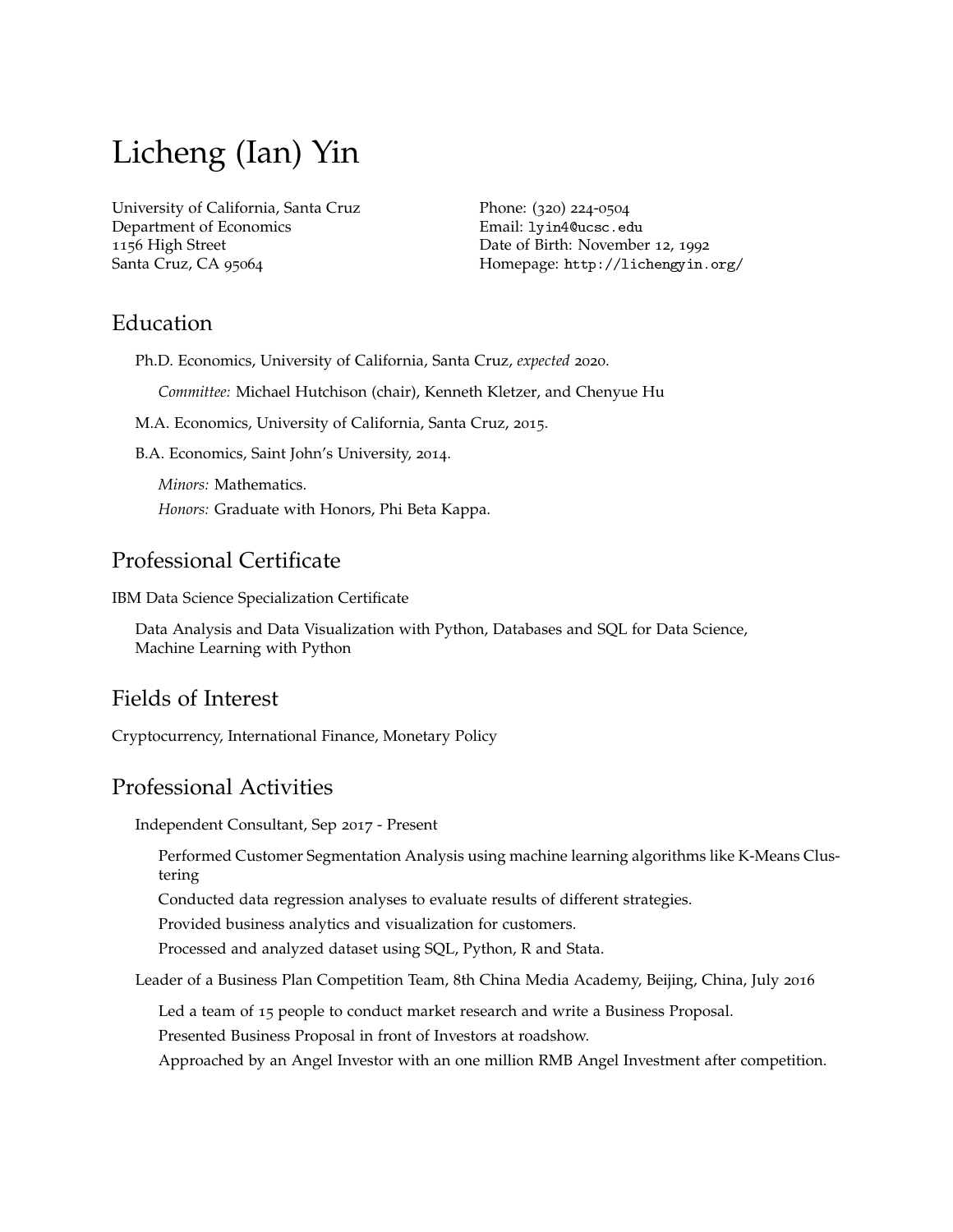President of Minnesota China Business Opportunity Conference, MN, Jan 2013-April 2014

Organized board member meeting and planed for future events.

Reached out to potential speakers for conference recruitment.

Presented conference plan to get sponsorship

Intern of Agriculture Bank of China, Beijing Branch, Beijing, China, June 2012 - July 2012

Helped customer managers to prepare customer report.

Assisted credit manager to analyze finance reports and assess the risk.

Intern of Bank of Ningbo, Beijing Branch, Beijing, China, July 2012- August 2012

Helped customer managers to prepare customer report.

Interviewed with debtor's management team on site and recommended optimal loan product. Analyzed financial reports and wrote due diligence report.

### Academic Experience

*University of California, Santa Cruz, Department of Economics (Teaching Assistant)*

ECON 113 Introduction to Econometrics (Winter 2019, Summer 2019, Spring 2019, Winter 2018, Summer 2017, Fall 2015)

Teaching Assistant to Professor Donald A Wittman, Brenda Samaniego de la Parra and Lecturer Aaron Meininger

ECON 100B Intermediate Macroeconomics (Fall 2019, Winter 2019, Fall2017, Spring 2015)

Teaching Assistant to Professor Michael Hutchison and Hikaru Saijo

ECON 149 Economics of East and Southeast Asia (Spring 2018, Spring 2017, Winter 2016 )

Teaching Assistant to Professor K.C. Fung

ECON 1 Introductory Microeconomics (Fall 2018, Winter 2017, Spring 2016, Fall 2016)

Teaching Assistant to Professor K.C. Fung and Lecturer Julie Gonzalez

SOCY 103A Statistical Method (Winter 2015)

Teaching Assistant to Professor Hiroshi Fukurai

*University of California, Santa Cruz, Department of Economics (Research Assistant)*

Research Assistant to Professor Alan Spearot, Dec 2015- Jan 2016

Statistical analysis using VAR, EGARCH and FORCASTING model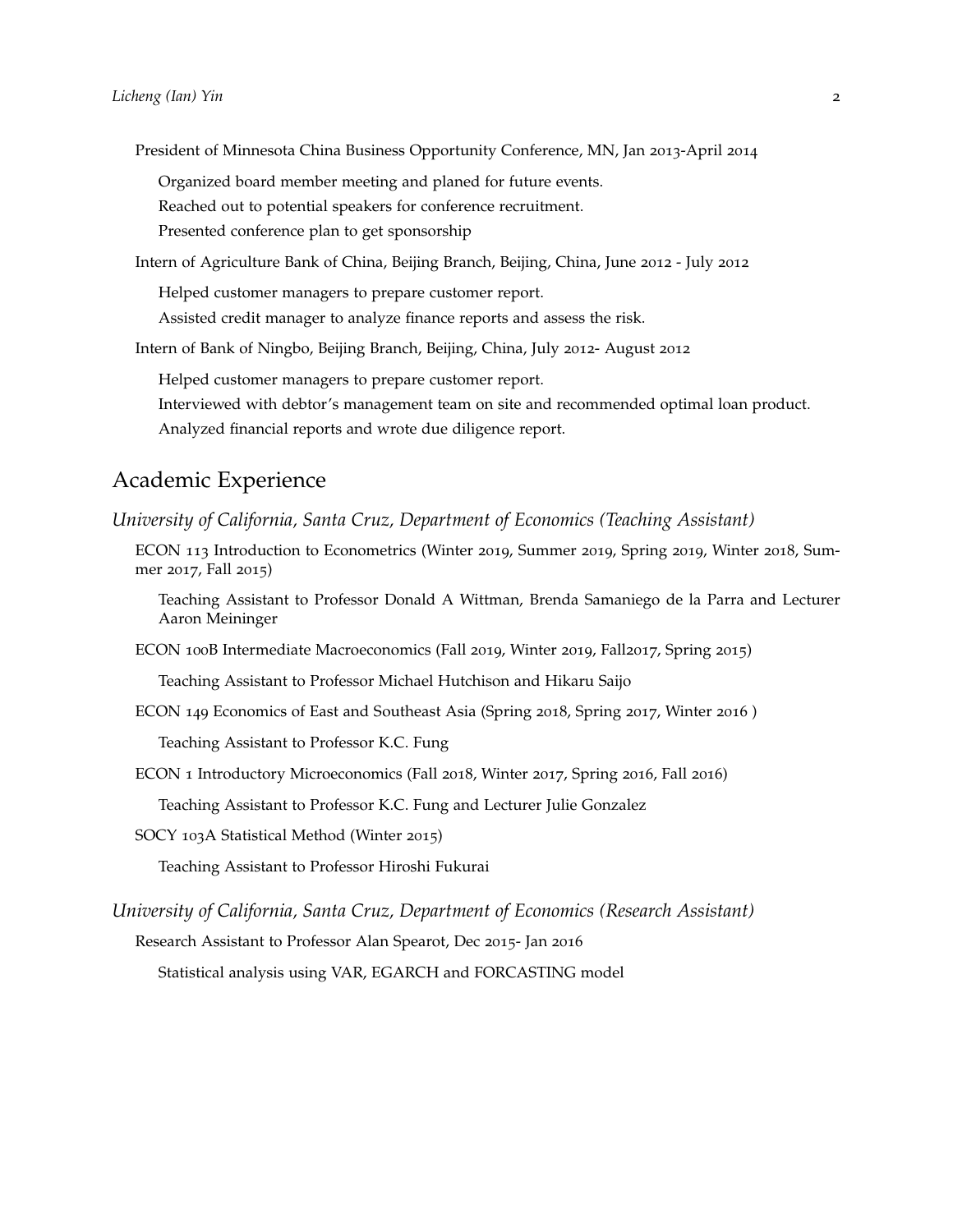### Research

#### *Bitcoin Cross Country Premium: the Effect of Regulation Change (Job Market Paper)*

Price inconsistency between Bitcoin Exchanges has been widely observed and documented. Using Author's self-collected daily panel data for 22 Bitcoin exchanges under 11 currencies, this study empirically examines the effect of regulation changes on Bitcoin cross country premium. To measure Bitcoin regulation changes, this study constructs an original country level Bitcoin regulation news index. Web crawler (scripted by author using Python) is used to collect Bitcoin regulation related reporting from news websites like CNBC, Reuters and Coindesk etc. Results of this paper suggest that tighter relative regulation increase level of market segmentation, which induce higher premium. By investigating the effect of each type of news individually, warning news and formal news are found to be main drivers of the result, and formal news have higher estimated effect on premium. This paper also identify the spillover effect from regulation change in other countries. Country's Bitcoin premium is increasing as other countries tightening their Bitcoin regulations.

#### *Price Convergence of Bitcoin: a VECM Study (Working paper)*

This paper studies the speed of convergence of Bitcoin across markets globally to find supportive evidence for LOOP. Data used for this study is minute level high frequency data from April 25th 2018 to April 9th 2019 collected by author from 16 major Bitcoin exchanges' API using python scripts. This study uses VECM model and estimates half-lives of Bitcoin price convergence across markets. The estimated half-lives of Bitcoin price convergence are in terms of minutes, which are significantly faster than past LOOP literature on commodity and other financial assets. This is a supportive empirical evidence for LOOP theory. This study also discovers that the speed of convergence for Bitcoin traded in Asia currencies is significantly slower than Bitcoin traded in European and North American currencies, which provides evidence for market segmentation.

#### *Exchange Rate Volatility and Economic Growth: Importance of Access to Credit (Working paper)*

This paper empirically tests the effect of country's domestic and international credit access on effect of exchange rate volatility on growth. This study uses annual panel data from 2003 to 2015 for 115 countries. System GMM estimation with two step standard error is used for regression analysis. Country's financial development level is used to measure country's domestic credit access, and country's foreign bank presence level is used to measure country's international credit access. This study finds that countries with higher level of financial development are less likely to be adversely affected by exchange rate volatility, and higher level of foreign bank presence can ameliorate the adverse growth effect of exchange rate volatility. The result of this paper implies that countries with high levels of credit access can use more flexible exchange rate regime since countries' high credit access helps to insulate the economy from the adverse effect of exchange rate volatility. For countries with low credit access, exchange rate stability is important for economic growth so that it is preferable to use the fixed exchange rate regime.

#### Honors

TA Scholarship of University of California, Santa Cruz, 2015-2019

3rd place in Business Plan Competition, 8th China Media Academy, Beijing, China, 2016

Phi Beta Kappa, Saint John's University, 2014

Undergraduate Research Award, 2013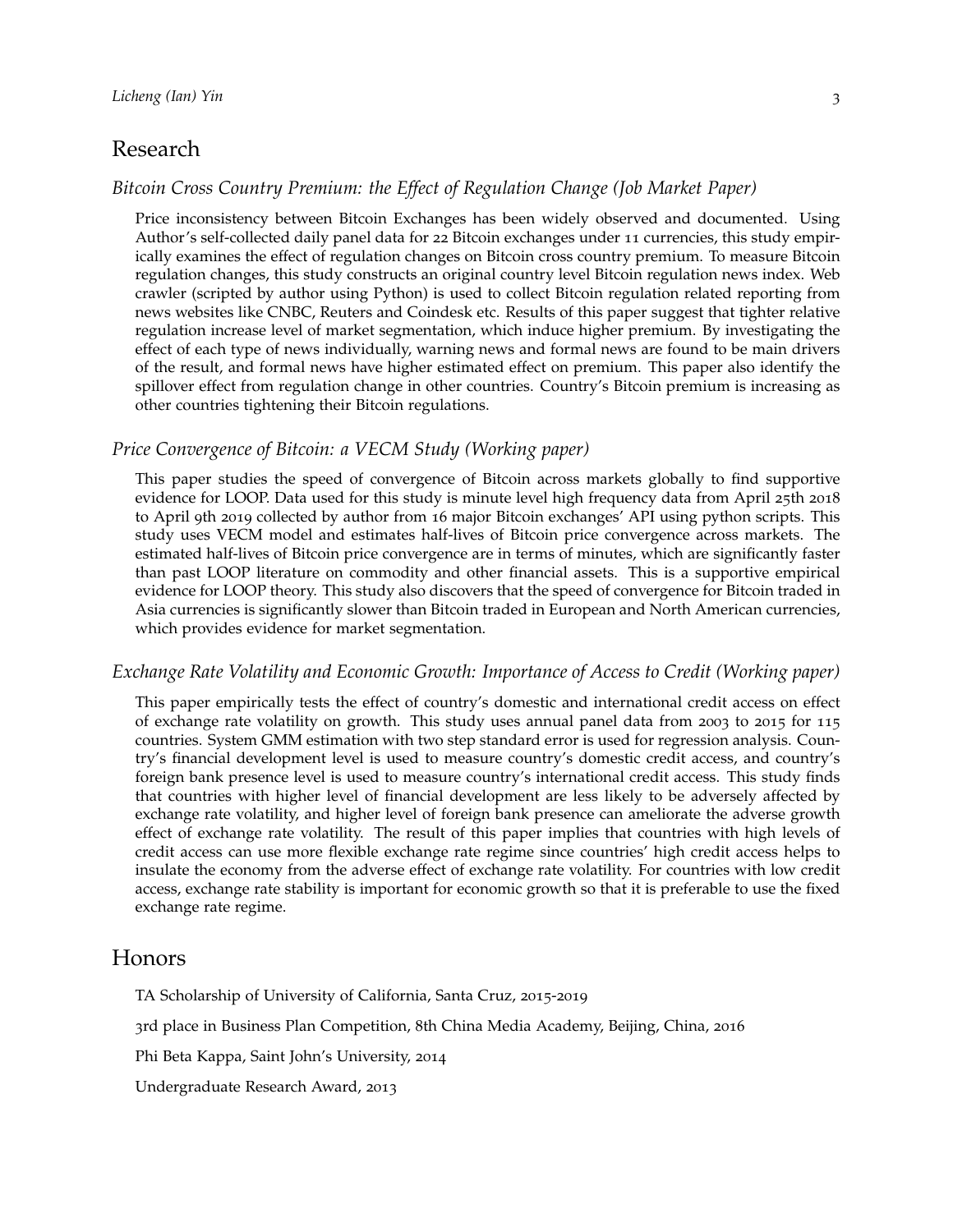# Miscellaneous

*Language:* Mandarin (Native), English (Proficient), Japanese (Basic)

Computer Skills: Microsoft Office, L<sup>AT</sup>EX, R, Stata, SQL, Linux, Matlab, Python, SPSS, Eviews

*Interests:* Cryptocurrency trading, Automatic Trading, Golfing, Reading and Traveling